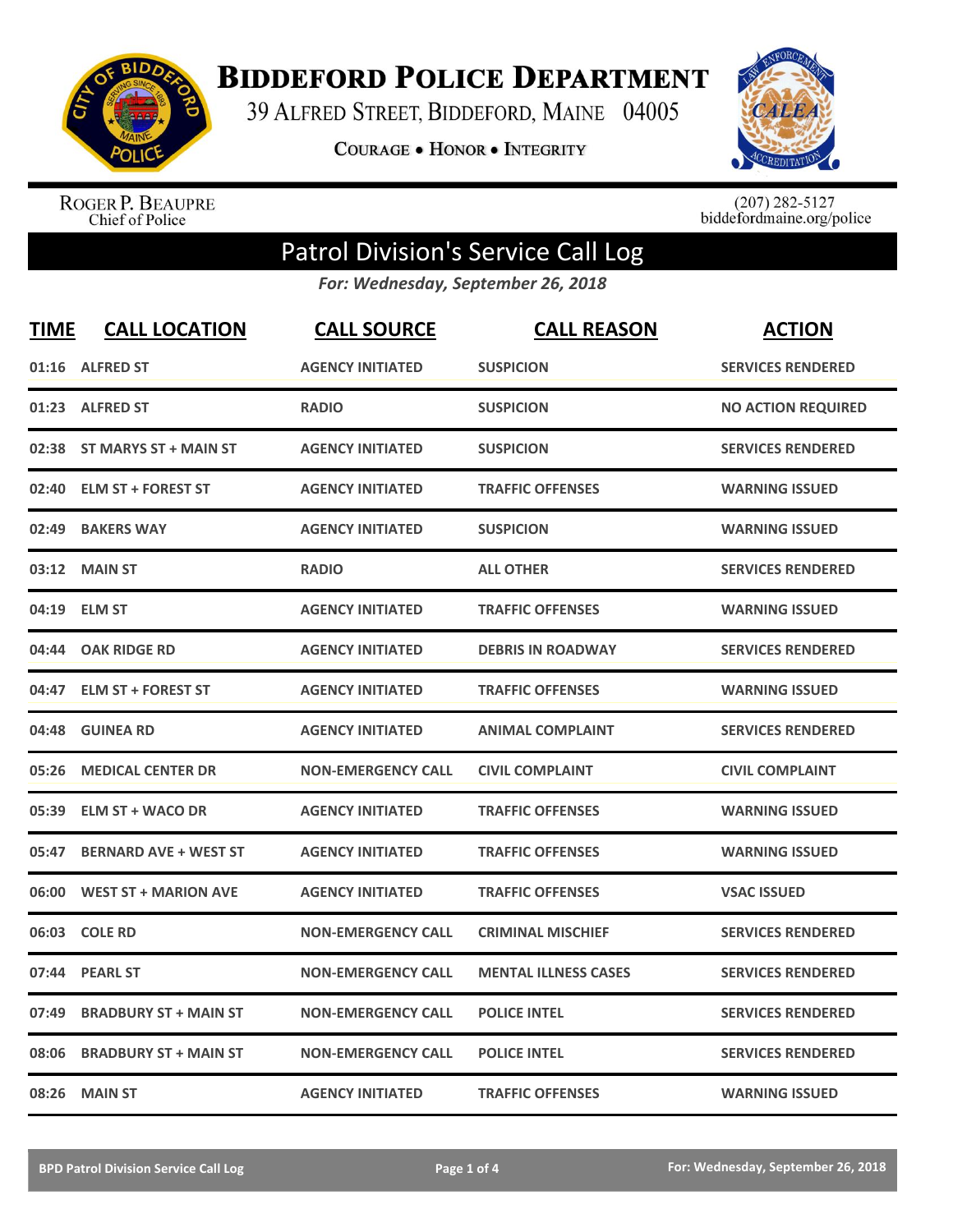| <b>TIME</b> | <b>CALL LOCATION</b>                                                                                                                                                                                                 | <b>CALL SOURCE</b>        | <b>CALL REASON</b>            | <b>ACTION</b>                |  |  |
|-------------|----------------------------------------------------------------------------------------------------------------------------------------------------------------------------------------------------------------------|---------------------------|-------------------------------|------------------------------|--|--|
|             | 08:28 ALFRED ST                                                                                                                                                                                                      | <b>WALK-IN AT STATION</b> | <b>COURT ORDERED CHECK IN</b> | <b>SERVICES RENDERED</b>     |  |  |
|             | 08:40 MAIN ST                                                                                                                                                                                                        | <b>NON-EMERGENCY CALL</b> | <b>DEBRIS IN THE ROADWAY</b>  | <b>REFERRED OTHER AGENCY</b> |  |  |
|             | 08:42 MAIN ST                                                                                                                                                                                                        | <b>AGENCY INITIATED</b>   | <b>TRAFFIC OFFENSES</b>       | <b>VSAC ISSUED</b>           |  |  |
|             | 08:53 HILLS BEACH RD                                                                                                                                                                                                 | <b>NON-EMERGENCY CALL</b> | <b>SUSPICION</b>              | <b>SERVICES RENDERED</b>     |  |  |
|             | 09:02 MAIN ST                                                                                                                                                                                                        | <b>AGENCY INITIATED</b>   | <b>TRAFFIC OFFENSES</b>       | <b>VSAC ISSUED</b>           |  |  |
|             | 09:49 MAY ST                                                                                                                                                                                                         | <b>AGENCY INITIATED</b>   | <b>TRAFFIC OFFENSES</b>       | <b>VSAC ISSUED</b>           |  |  |
|             | 09:52 ELM ST + SPRUCE ST                                                                                                                                                                                             | <b>NON-EMERGENCY CALL</b> | <b>LIGHT MALFUNCTION</b>      | <b>SERVICES RENDERED</b>     |  |  |
|             | 10:04 GRAHAM ST                                                                                                                                                                                                      | <b>NON-EMERGENCY CALL</b> | <b>MESSAGE DELIVERY</b>       | <b>SERVICES RENDERED</b>     |  |  |
|             | 10:08 ALFRED ST                                                                                                                                                                                                      | <b>WALK-IN AT STATION</b> | <b>COURT ORDERED CHECK IN</b> | <b>SERVICES RENDERED</b>     |  |  |
|             | 10:12 ALFRED ST                                                                                                                                                                                                      | <b>AGENCY INITIATED</b>   | <b>TRAFFIC OFFENSES</b>       | <b>VSAC ISSUED</b>           |  |  |
|             | 10:14 GUINEA RD                                                                                                                                                                                                      | <b>AGENCY INITIATED</b>   | <b>ANIMAL COMPLAINT</b>       | <b>SERVICES RENDERED</b>     |  |  |
|             | 10:19 ALFRED ST                                                                                                                                                                                                      | <b>WALK-IN AT STATION</b> | <b>COURT ORDERED CHECK IN</b> | <b>NO VIOLATION</b>          |  |  |
|             | 10:27 ALFRED ST                                                                                                                                                                                                      | <b>AGENCY INITIATED</b>   | <b>TRAFFIC OFFENSES</b>       | <b>VSAC ISSUED</b>           |  |  |
| 10:31       | <b>MEDICAL CENTER DR</b>                                                                                                                                                                                             | <b>NON-EMERGENCY CALL</b> | <b>WARRANT ARREST</b>         | <b>NO ACTION REQUIRED</b>    |  |  |
| 10:33       | <b>MIDDLE ST</b>                                                                                                                                                                                                     | <b>E-911 CALL</b>         | <b>DOMESTIC COMPLAINTS</b>    | <b>REPORT TAKEN</b>          |  |  |
|             | 11:06 PRECOURT ST + MOUNTAIN RD AGENCY INITIATED                                                                                                                                                                     |                           | <b>TRAFFIC OFFENSES</b>       | <b>WARNING ISSUED</b>        |  |  |
|             | 11:14 ALFRED ST                                                                                                                                                                                                      | <b>AGENCY INITIATED</b>   | <b>TRAFFIC OFFENSES</b>       | <b>VSAC ISSUED</b>           |  |  |
|             | 11:28 BARRA RD                                                                                                                                                                                                       | <b>AGENCY INITIATED</b>   | <b>TRAFFIC OFFENSES</b>       | <b>VSAC ISSUED</b>           |  |  |
|             | 11:53 PRECOURT ST + MOUNTAIN RD AGENCY INITIATED                                                                                                                                                                     |                           | <b>TRAFFIC OFFENSES</b>       | <b>WARNING ISSUED</b>        |  |  |
|             | 11:58 ALFRED ST                                                                                                                                                                                                      | <b>NON-EMERGENCY CALL</b> | <b>COURT ORDERED CHECK IN</b> | <b>SERVICES RENDERED</b>     |  |  |
|             | 11:59 PRECOURT ST + MORIN ST                                                                                                                                                                                         | <b>AGENCY INITIATED</b>   | <b>TRAFFIC OFFENSES</b>       | <b>WARNING ISSUED</b>        |  |  |
|             | 12:07 MAIN ST<br>NON-EMERGENCY CALL<br><b>THEFT</b><br><b>REPORT TAKEN</b><br>OFFENDER: BRONSON GUNNER GESNER  AGE: 27  RESIDENT OF: BIDDEFORD, ME<br>CHARGE: THEFT BY UNAUTHORIZED TAKING OR TRANSFER - SHOPLIFTING |                           |                               |                              |  |  |
|             | 12:13 HILL ST                                                                                                                                                                                                        | <b>AGENCY INITIATED</b>   | <b>ALL OTHER</b>              | <b>WARNING ISSUED</b>        |  |  |
|             | 12:14 HILL ST                                                                                                                                                                                                        | <b>AGENCY INITIATED</b>   | <b>TRAFFIC OFFENSES</b>       | <b>WARNING ISSUED</b>        |  |  |
|             | <b>12:27 HILL ST</b>                                                                                                                                                                                                 | <b>AGENCY INITIATED</b>   | <b>TRAFFIC OFFENSES</b>       | <b>WARNING ISSUED</b>        |  |  |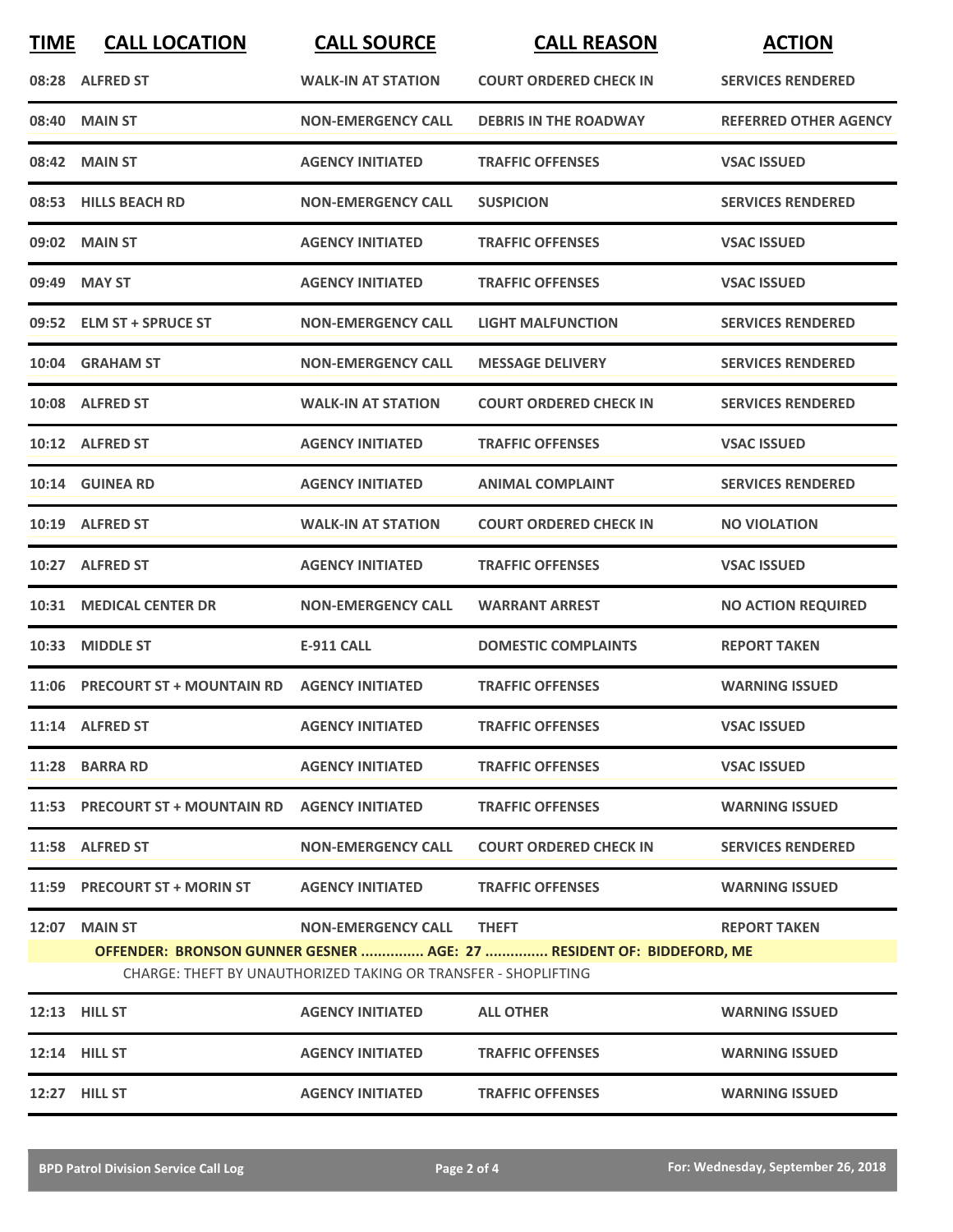| <u>TIME</u> | <b>CALL LOCATION</b>                                          | <b>CALL SOURCE</b>        | <b>CALL REASON</b>                                                                                            | <b>ACTION</b>                |
|-------------|---------------------------------------------------------------|---------------------------|---------------------------------------------------------------------------------------------------------------|------------------------------|
|             | 12:42 SOUTH ST                                                | <b>AGENCY INITIATED</b>   | <b>ANIMAL COMPLAINT</b>                                                                                       | <b>SERVICES RENDERED</b>     |
|             | 13:10 PEARL ST                                                | <b>AGENCY INITIATED</b>   | <b>ANIMAL COMPLAINT</b>                                                                                       | <b>SERVICES RENDERED</b>     |
|             | <b>13:21 MAIN ST</b><br>CHARGE: THREATENING DISPLAY OF WEAPON | <b>NON-EMERGENCY CALL</b> | <b>CRIM THREAT / TERRORIZING</b><br>OFFENDER: LAWRENCE R COUTURE  AGE: 59  RESIDENT OF: OLD ORCHARD BEACH, ME | <b>TRANSPORT TO HOSPITAL</b> |
|             | 13:27 ALFRED ST                                               | <b>WALK-IN AT STATION</b> | <b>COURT ORDERED CHECK IN</b>                                                                                 | <b>SERVICES RENDERED</b>     |
|             | 13:53 MIDDLE ST                                               | <b>E-911 CALL</b>         | <b>CHECK WELFARE</b>                                                                                          | <b>REPORT TAKEN</b>          |
|             | 14:01 SOUTH ST                                                | <b>NON-EMERGENCY CALL</b> | <b>CHECK WELFARE</b>                                                                                          | <b>NEGATIVE CONTACT</b>      |
|             | 14:11 PEARL ST                                                | <b>NON-EMERGENCY CALL</b> | <b>CHECK WELFARE</b>                                                                                          | <b>NEGATIVE CONTACT</b>      |
|             | 14:12 CRESCENT ST                                             | <b>NON-EMERGENCY CALL</b> | <b>DISTURBANCE / NOISE</b>                                                                                    | <b>SERVICES RENDERED</b>     |
|             | 14:28 ALFRED ST                                               | <b>NON-EMERGENCY CALL</b> | <b>DUPLICATE CALL</b>                                                                                         | <b>NO ACTION REQUIRED</b>    |
|             | 14:36 BOULDER WAY                                             | <b>NON-EMERGENCY CALL</b> | <b>ANIMAL COMPLAINT</b>                                                                                       | <b>WARNING ISSUED</b>        |
|             | 15:00 HIGH ST                                                 | <b>NON-EMERGENCY CALL</b> | <b>SUSPICION</b>                                                                                              | <b>SERVICES RENDERED</b>     |
|             | 15:03 ELM ST                                                  | <b>NON-EMERGENCY CALL</b> | <b>JUVENILE OFFENSES</b>                                                                                      | <b>SERVICES RENDERED</b>     |
|             | 15:07 SUMMER ST                                               | <b>AGENCY INITIATED</b>   | <b>PAPERWORK</b>                                                                                              | <b>PAPERWORK SERVED</b>      |
|             | 15:09 HIGH ST                                                 | <b>WALK-IN AT STATION</b> | <b>DOMESTIC COMPLAINTS</b>                                                                                    | <b>REPORT TAKEN</b>          |
|             | 15:21 ALFRED ST                                               | <b>WALK-IN AT STATION</b> | <b>ASSAULT</b>                                                                                                | <b>REPORT TAKEN</b>          |
|             | 15:23 HILL ST + WINTER GARDEN                                 | <b>AGENCY INITIATED</b>   | <b>TRAFFIC OFFENSES</b>                                                                                       | <b>WARNING ISSUED</b>        |
|             | 15:24 ALFRED ST                                               | <b>WALK-IN AT STATION</b> | <b>COURT ORDERED CHECK IN</b>                                                                                 | <b>NO VIOLATION</b>          |
|             | 15:30 MAIN ST                                                 | <b>WALK-IN AT STATION</b> | <b>PAPERWORK</b>                                                                                              | <b>SERVICES RENDERED</b>     |
|             | <b>15:40 SOKOKIS RD</b>                                       | <b>NON-EMERGENCY CALL</b> | <b>TRAFFIC OFFENSES</b>                                                                                       | <b>SERVICES RENDERED</b>     |
|             | 15:49 WEST MYRTLE ST                                          | <b>NON-EMERGENCY CALL</b> | <b>MISSING PERSON</b>                                                                                         | <b>NO ACTION REQUIRED</b>    |
|             | 16:07 ALFRED ST                                               | <b>NON-EMERGENCY CALL</b> | <b>COURT ORDERED CHECK IN</b>                                                                                 | <b>CALL TRANSFERRED</b>      |
|             | 16:19 ALFRED ST<br><b>CHARGE: WARRANT ARREST</b>              | <b>WALK-IN AT STATION</b> | <b>WARRANT ARREST</b><br>OFFENDER: ALEXZANDRA VICTORIA DECKER  AGE: 20  RESIDENT OF: BIDDEFORD, ME            | <b>ARREST(S) MADE</b>        |
|             | 16:23 ALFRED ST                                               | <b>NON-EMERGENCY CALL</b> | <b>COURT ORDERED CHECK IN</b>                                                                                 | <b>NO VIOLATION</b>          |
|             | 16:41 PEARL ST                                                | <b>NON-EMERGENCY CALL</b> | <b>SUSPICION</b>                                                                                              | <b>GONE ON ARRIVAL</b>       |